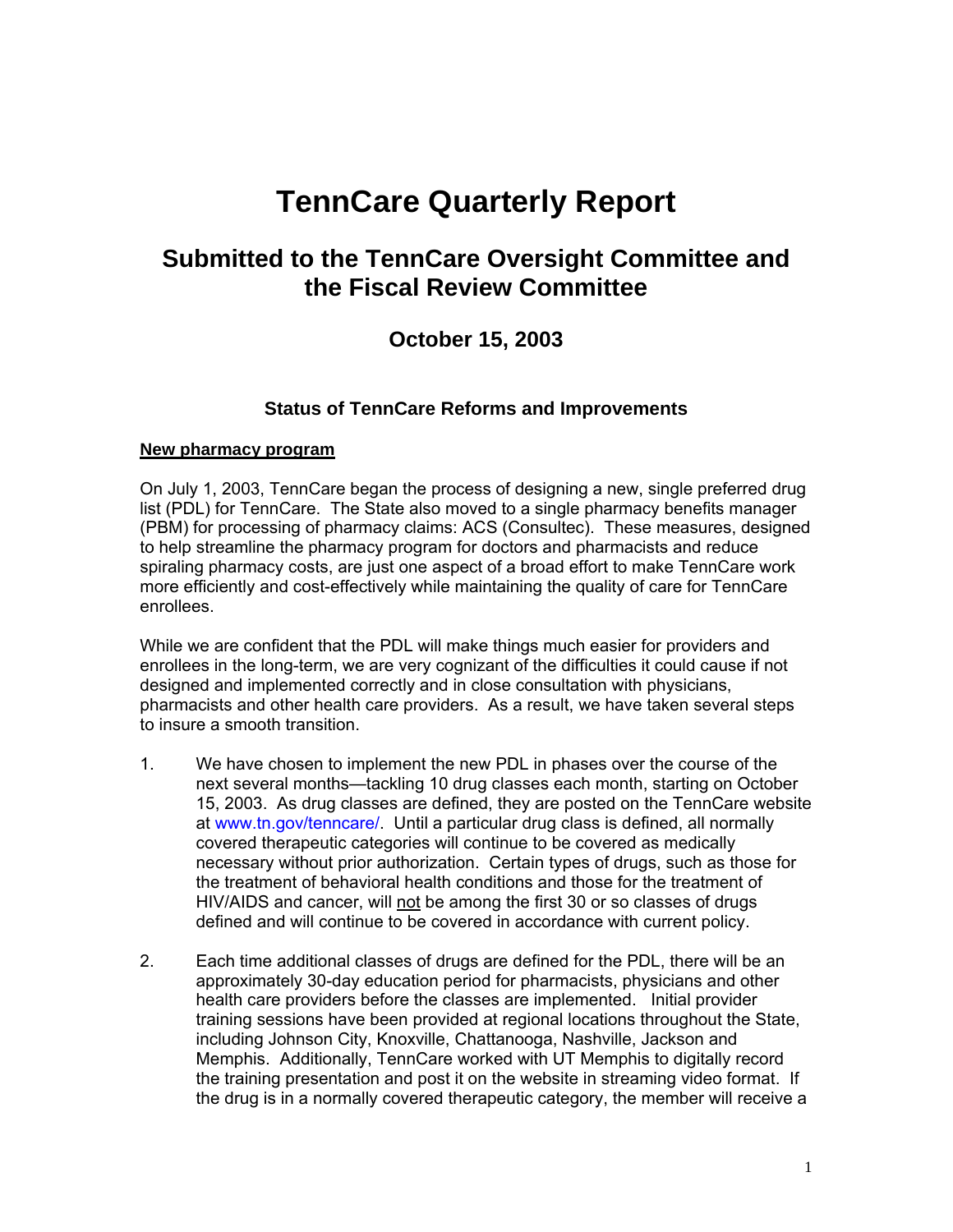three-day emergency supply while the pharmacist and prescribing professional confer regarding preferred alternatives.

3. Throughout the course of the implementation period, we will have a special team designated to work with physicians and pharmacists to transition smoothly into the new PDL. TennCare will do everything possible to assure a smooth transition to the new PDL and moreover, TennCare is committed to working with representatives of the provider community to design it and manage it in the future. As a first step in this regard, Governor Phil Bredesen named a TennCare Pharmacy Advisory Board composed of representatives of key provider associations. Recommendations regarding the PDL will go before this group for approval and discussion. This way, we assure that the best decisions are made in terms of patient care. These individuals represent a diverse group of medical professionals that insures comprehensive representation from those involved in the delivery of health services. The members include:

 Quinn Caper, IV, M.D. (cardiologist, Page-Campbell Cardiology Group, Nashville)

- Lisa D'Souza (attorney, Tennessee Justice Center, Nashville)
- Peter Frizzell, M.D. (assistant professor psychiatry, East Tennessee State University, Johnson City)
- James King, M.D. (family physician in private practice, Selmer)
- Diane Todd Pace, Ph.D., R.N., F.N.P. (nurse, Shelby County HealthCare Network, Cordova)
- James Powers, M.D. (geriatrician, Nashville VA Hospital & Vanderbilt Hospital, Nashville)
- Terry Shea, Pharm. D., (pharmacist, Blue Cross/Blue Shield, Chattanooga)
- Sheila Spates, Pharm. D., (pharmacist, CVS, Knoxville)
- William Terrell, M.D. (pediatrician, Memphis and Shelby County Pediatric Group, Memphis)

 In addition to the Governor's appointments, Lieutenant Governor Wilder and Speaker Naifeh also each named members to the board. Their appointments were:

- Stanley Dowell, M.D. (internist, Eastmoreland Internal Medicine, Memphis)
- Lynn Knott, Pharm.D., C.G.P., F.A.S.C.P. (pharmacist, National HealthCare Corp, Brentwood)
- Edward Capparelli, M.D. (family physician in private practice, Newport)
- Alan Corley, Pharm D., (pharmacist, Corley's Pharmacy, Greeneville)

The TennCare PBM, the TennCare Pharmacy Advisory Board and TennCare have reviewed and made final decisions related to the first phase of the PDL. These drugs were chosen from the following therapeutic categories and will be implemented on October 15, 2003:

- Gastric Acid Secretion Reducers
- Lipotropics—Cholesterol lowering agents
- Non-steroidals, Cox 2 Inhibitors
- Angiotensin converting enzyme inhibitors (with and without diuretics)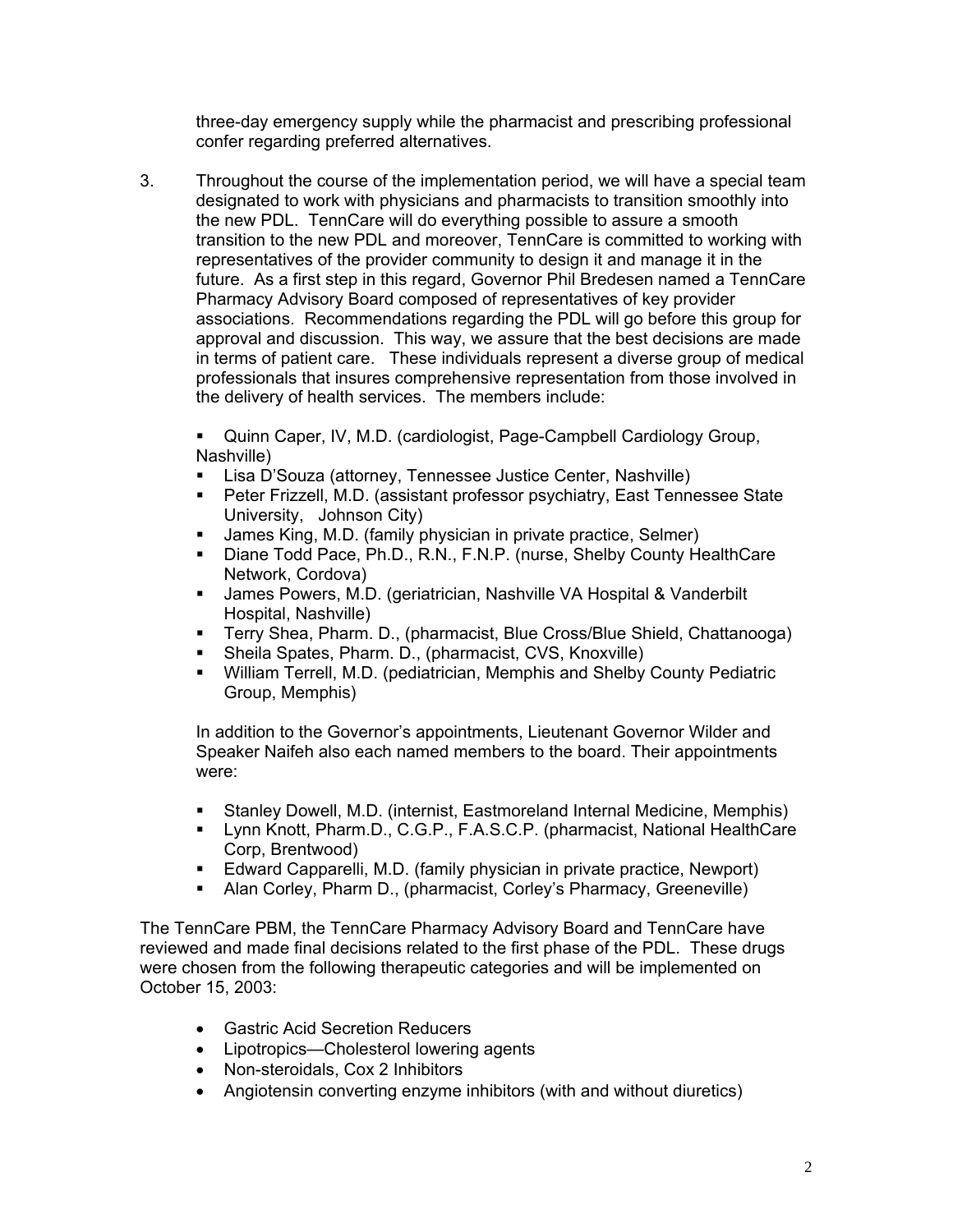- Angiotensin II Receptor Blockers (with and without diuretics)
- Calcium Channel Blockers
- Antihistamines—non-sedating
- Beta-blockers
- Alpha/Beta adrenergic blocking agents

On September 5, 2003, TennCare issued a request for proposals to secure a contract for a state-of-the-art, online Point-of-Sale (POS) pharmacy claims processing system with prospective drug utilization review (Pro-DUR), retrospective drug utilization review (Retro-DUR), reporting and adjudication capabilities as described later in the RFP for the entire TennCare member population. The Contractor must also develop, maintain and manage a preferred drug list (PDL). The management of a PDL must include presentation of the PDL and any subsequent changes or additions to the TennCare Pharmacy Advisory Committee, incorporation of any changes or additions to the PDL required by TennCare, negotiations of supplemental rebates with the pharmaceutical manufacturers, invoicing of supplemental rebates, collection and dispute resolution of supplemental rebates, development of criteria, including step-therapy, and administration of a prior authorization process for drugs not listed on the PDL. The State will enter into this contract with pharmaceutical manufacturers based on the negotiations performed under this RFP. The Contractor will process, adjudicate and pay all TennCare pharmacy claims via an online, real-time point-of-sale (POS) system including voids and adjustments. The Contractor will furnish a claims processing system which will, based on pharmacy claims history, provide drug and drug disease (condition) information in a prospective manner for the dispensing pharmacist so that potentially dangerous and costly interactions may be avoided.

The Contractor will furnish a claims processing system which will provide pharmacists with weekly payment for their services and the TennCare Bureau with accurate weekly encounter (pharmacy claims) data which details all claims and is easily matched and reconciled to weekly provider payments.

At no additional cost to the State, the Contractor must be able to provide ad hoc reports for the TennCare Bureau which will assist the Bureau in managing the pharmacy benefits for all TennCare members. Ad hoc reports will be provided to the TennCare Bureau in a format described by TennCare and on a reasonable timetable. The Contractor shall furnish the TennCare Bureau a decision support system (DSS) that addresses the managerial concerns of the TennCare Bureau but the DSS would not replace or relieve the Contractor from ad hoc reporting requirements. This online, DSS system must also be available to the appropriate pharmacy and utilization review staff at each TennCare managed care organization (MCO) in a secure manner for their respective enrollees.

The interface between the Contractor and pharmacy providers will be in accordance with current, national, uniform standards (NCPDP format) for POS and batch claims processing and prospective drug utilization review (Pro-DUR) and will be HIPAA compliant.

The Contractor will pay pharmacy claims and send remittance advice messages to pharmacy providers each week.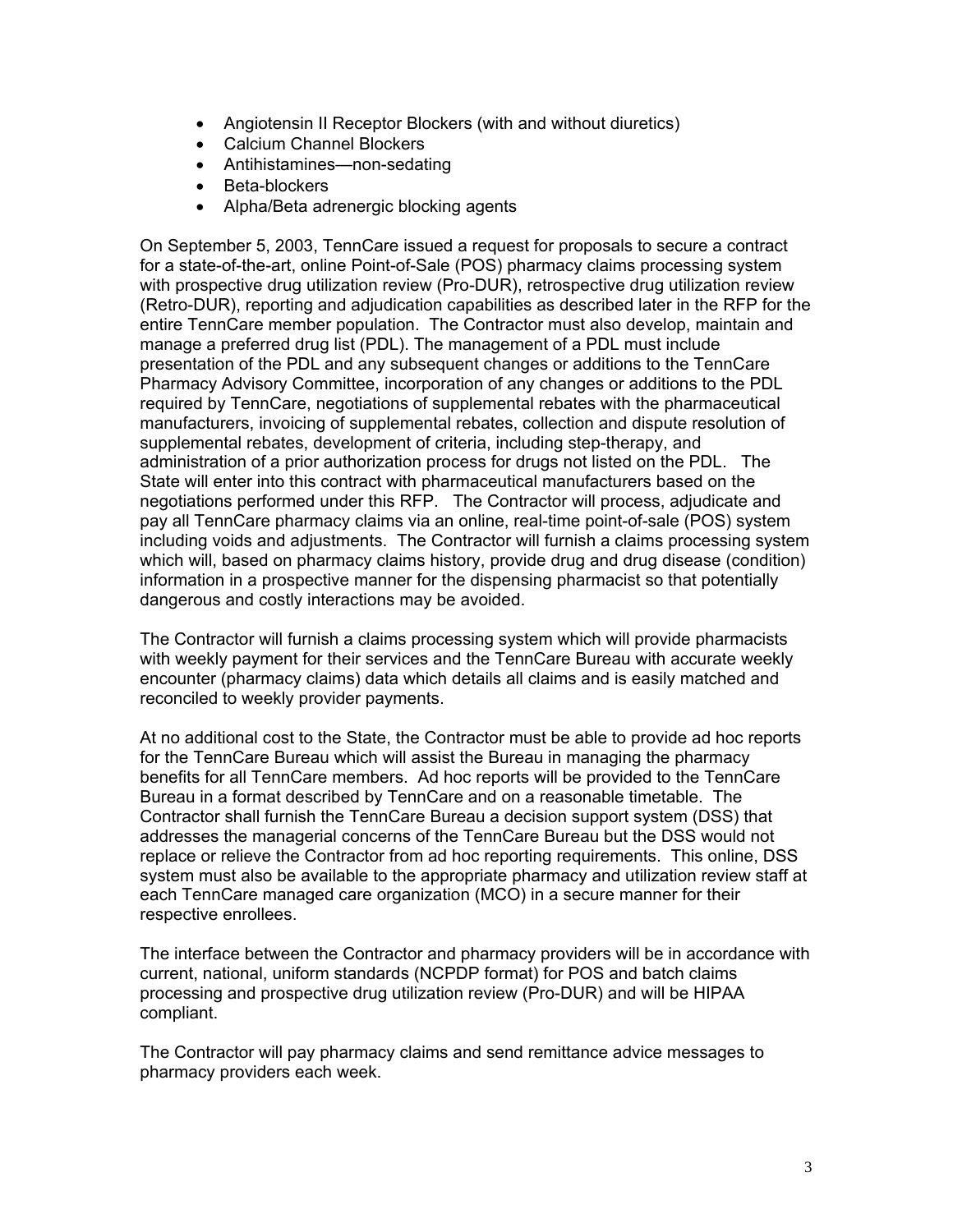The Contractor will interface with the TennCare Bureau's Management Information Services system (TCMIS) to provide encounter data and other information to the state (as required) that assures proper and timely payment of pharmacy claims as well as pharmacy utilization data.

TennCare may require proposers to deliver an onsite presentation to explain their proposal and answer questions specific to their proposal from TennCare evaluators or other appropriate staff and professionals.

The contract will be executed on November 10, 2003 and the contract term will begin on January 1, 2004.

#### **New TCMIS**

TennCare is working with the Office for Information Resources (OIR) to develop and implement a new TennCare Management Information System (TCMIS). OIR is leading this effort in their role as project manager. Over 80 TennCare staff representing all business areas have been involved in daily testing of this system. The main testing center is located on the  $3<sup>rd</sup>$  floor of the William Snodgrass Building. Testing for the core TCMIS functions began on July 16<sup>th</sup> with a kickoff that exceeded all expectations; nearly 200 people attended. The time commitment on the part of TennCare staff has been intense and will continue to be so as we get closer to implementation. This may result in some delays in processing requests for various Ad Hoc Reports.

It is our goal to assist OIR in making the core functions of this system operational by the deadline of January 1, 2004, per Section 71-5-192 of the TennCare Reform Act.

#### **Settlement agreement**

Over the course of the past few months, negotiations have taken place with plaintiffs' counsel in four TennCare class actions pending in the U.S. District Court for the Middle District of Tennessee. At issue in each of the cases are different aspects of the operation of TennCare. Those negotiations resulted in an omnibus settlement that includes agreements in each of the four cases. Those cases, and the general terms and status of the agreement in each, are:

*Grier, et al. v. Goetz, et al.,* No. 79-3107 (Judge Nixon), which involves due process protections for enrollees regarding TennCare-covered medical services. The principal feature of the agreement is a time-limited modification of the pharmacy provisions of the Revised Consent Decree (RCD) entered on July 31, 2000. The agreement shortens from two weeks to three days the minimum amount of prescribed medication that must be dispensed on an interim basis, whenever an enrollee's prescription lacks required prior authorization or is for a medication that is not on TennCare's preferred drug list. Under the terms of the agreement, the interim supply provision will revert to two weeks at the end of 2005, unless the Court in that case takes additional action. Other changes to the RCD add protections for certain children in state custody; limit the circumstances in which the State can delay for "good cause" the implementation of appeal decisions in favor of the enrollee; and strengthen monitoring of compliance. The terms of the agreed-upon modifications to the *Grier* Revised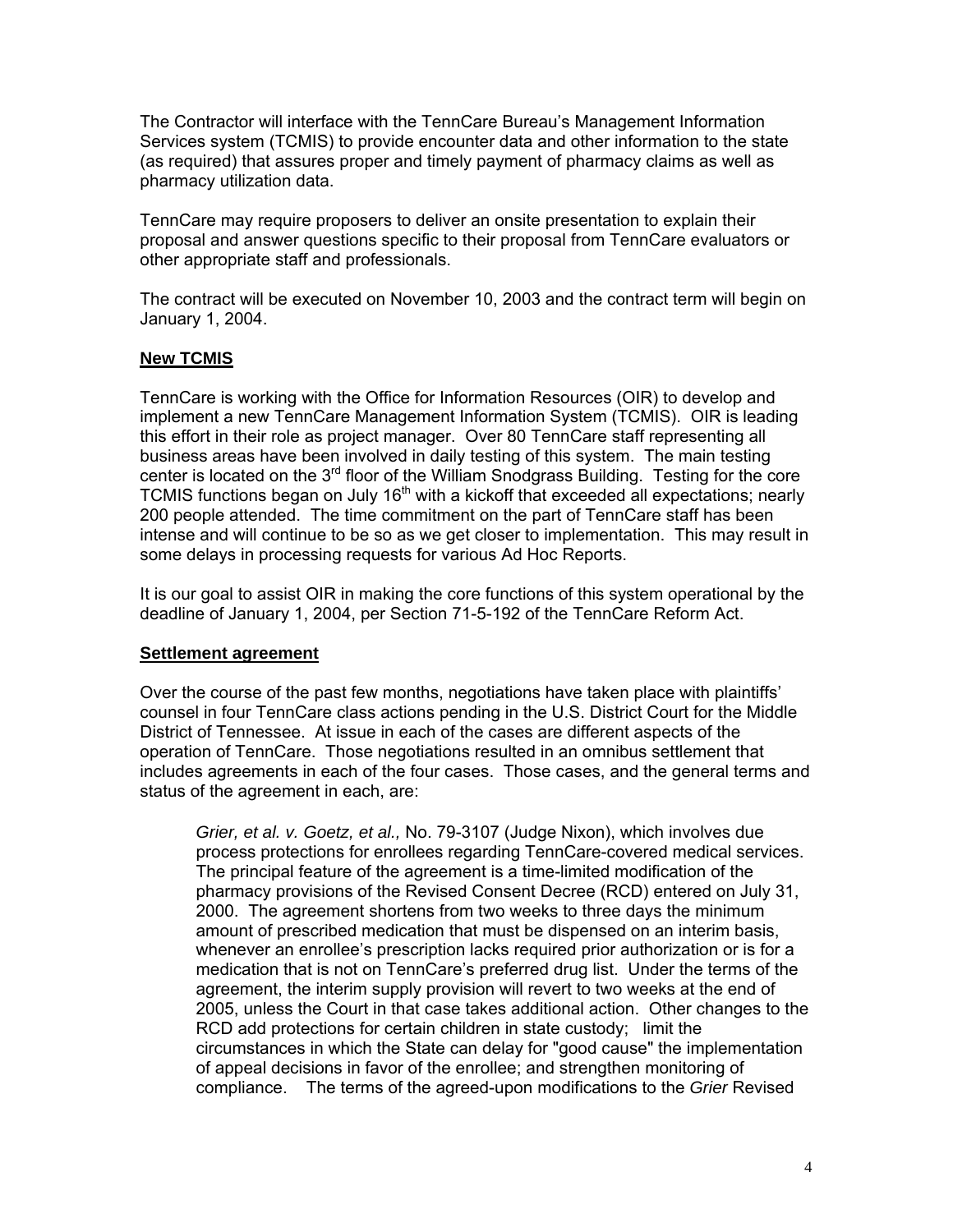Consent Decree were approved by the Court in an Order entered on September 25, 2003.

*Rosen, et al. v. Commissioner of Finance and Administration,* No. 3:98-627, which involves due process in the determination of eligibility for TennCare applicants and enrollees who are waiver-eligible. The parties' agreement affords a grace period of one year in which certain former enrollees whose coverage was terminated during the redetermination process in the second half of 2002 may reapply and have their eligibility for prospective TennCare coverage determined under the criteria in effect during the redetermination period. A number of TennCare benefit reductions were to have taken effect January 1, 2003, but were delayed by the Court's December 18, 2002 injunction in this case. As part of the settlement in this case, as well as under the terms of the omnibus settlement, the State is withdrawing those proposed reductions, without prejudice to its right to seek to implement benefit reductions in the future. The benefits in question include a proposed reduction in the home health care benefit, the elimination of private duty nursing, and the elimination of EPSDT coverage for waiver-eligible enrollees under the age of 21. The plaintiffs' counsel have agreed to ask the Court to set aside its December 2002 Order. If that occurs, the State has agreed that it will dismiss its appeal of that Order, currently pending in the Court of Appeals for the Sixth Circuit. This matter is now pending before the District Court.

*Newberry, et al. v. Goetz,* No. 3:98-1127 (Judge Echols), which involves TennCare enrollees' access to home health care. The parties agreed to the entry of an Agreed Order that enjoins the State to ensure that enrollees receive home health care as medically necessary. The State also agreed to withdraw the proposed reduction in the home health care benefit, which would have limited the benefit for an enrollee to 125 visits per year, and to withdraw the proposed elimination of private duty nursing. As noted above, this is without prejudice to the State's ability to seek to implement future benefit reductions. The Agreed Order was approved by Judge Echols on October 6, 2003. In addition, while it is not part of the judicially enforceable agreement, the State committed to develop budget neutral home and community-based alternatives to nursing home placement.

*John B., et al., v. Goetz, et al,* No. 3:98-0168 (Judge Nixon), which involves early and periodic screening, diagnosis and treatment (EPSDT) for TennCare enrollees up to age 21. Under the parties' agreement, the proposed benefit reduction eliminating EPSDT coverage for waiver-eligible children has been withdrawn.

#### **Reverification Status**

The following numbers reflect activity from July 2003 through October 10, 2003: Individuals Noticed 582,178 Individuals Approved 306,425 Individuals Denied 52,876 Individuals termed for no response 152,081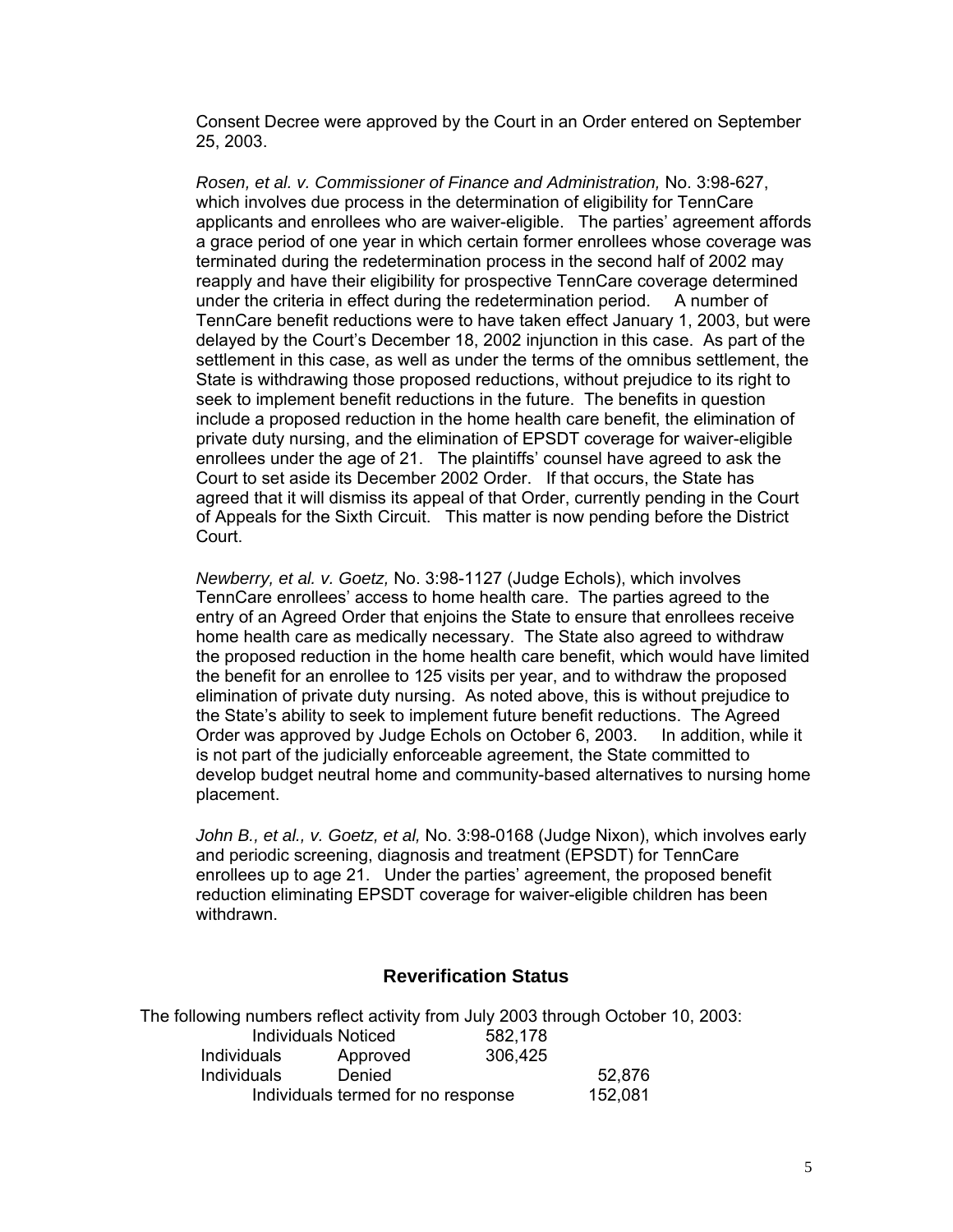| Deceased                                | 4.476  |
|-----------------------------------------|--------|
| Individuals in re-determination process | 66,320 |

# **Status of Filling Top Leadership Positions in the Bureau**

Michael Drescher was named Director of Communications during this quarter. He came to TennCare from The Ingram Group, where he had been a member of their health care practice for nearly two years. Prior to joining The Ingram Group, Mr. Drescher spent more than eight years in public relations, public affairs, and health care technology developments.

Steve Hopper was named Director of Long-Term Care during the quarter. His most recent position was Assistant Director of the Bureau of Health Services, where he served for almost four years. Mr. Hopper has 22 years of experience working in Medicaid and TennCare. During his tenure at Medicaid and TennCare, he worked in virtually every part of the program, serving most recently as Director of Policy.

Two positions were added to the Office of the Medical Director during the quarter. Judy Black was named Director of Disease Management, and Leigh Binkley was appointed to the position of Director of Provider Services.

Judy Black, RN, was formerly the Program Manager for CIGNA HealthCare of Tennessee. She implemented and managed four disease programs for three states.

Ms. Binkley has over 30 years experience in health care. Her recent positions have included Provider Relations Manager at Health Net, Provider Relations and Managed Care Director for a large multispecialty providers' office, and Director of Provider Services at Xantus.

## **Number of Recipients on TennCare and Costs to the State**

As of the end of the quarter, there were 1,299,235 enrollees on TennCare: 1,037,340 Medicaid eligibles and 261,895 Uninsureds and Uninsurables. These numbers reflect an increase of about 25,500 since June. The proportion of enrollees enrolled in Medicaid continues to grow as compared to previous periods. This is primarily the result of the new reverification process that requires enrollees to first be tested for Medicaid eligibility prior to being checked for waiver eligibility. As a result, many of the enrollees who were previously classified as an Uninsured or Uninsurable have since been reverified as Medicaid. It should also be noted that new eligibility is only open to Medicaid eligibles and Uninsurables below 100% of the Federal Poverty Level (FPL).

During the first quarter of FY 2004, TennCare spent \$1,124,642,655.91 (net projected drug rebates) for managed care services. These expenditures included: payments to the managed care organizations (MCO), payments to the behavioral health organizations, payments to the dental benefits manager, and payments for pharmacy services for dual eligibles, behavioral health pharmacy and the MCO pharmacy carveout (which began July 1, 2003).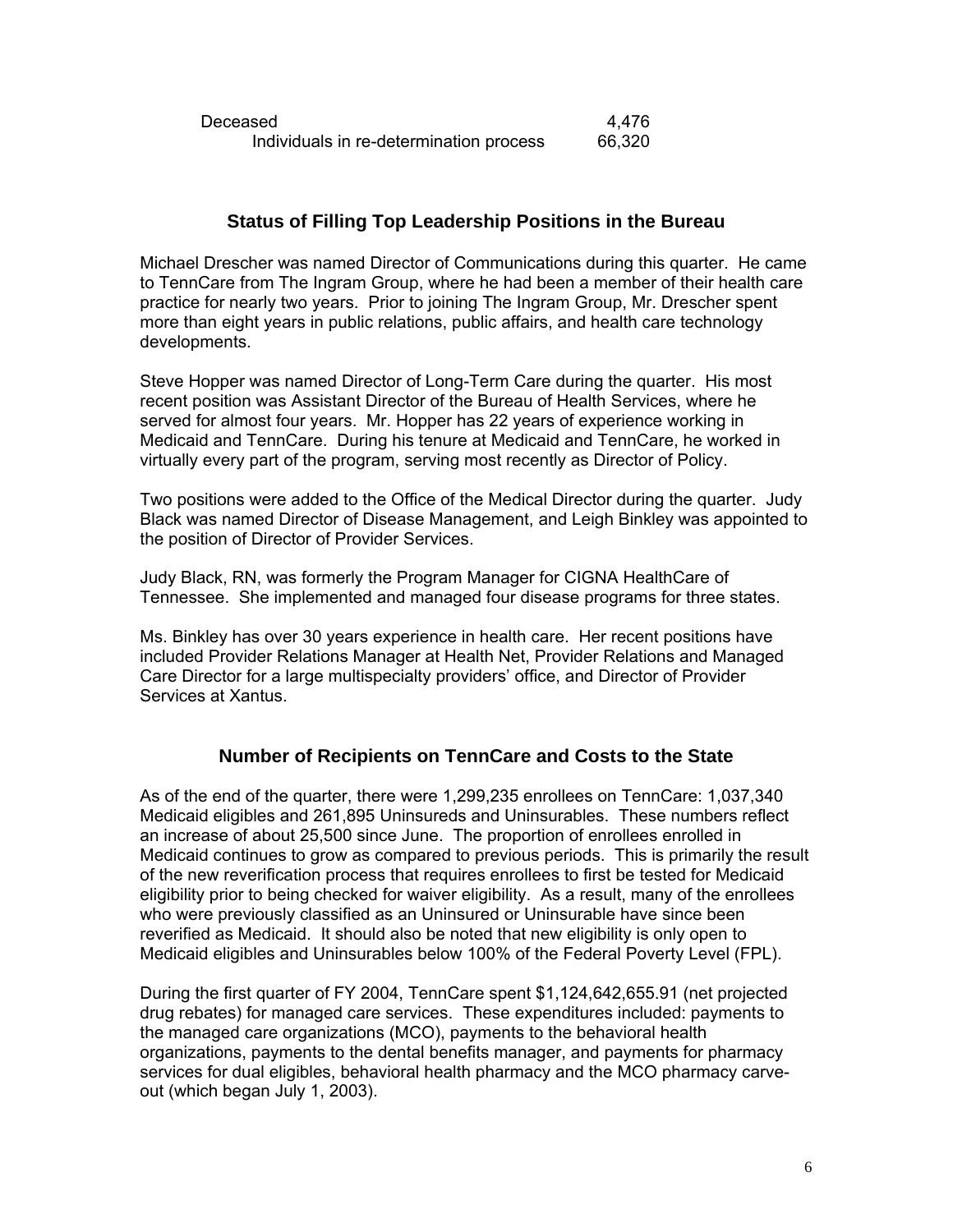#### **Viability of MCOs in the TennCare Program**

#### **Claims Payment Analysis**

The prompt pay requirements of T.C.A. § 56-32-226(b) mandate that each health maintenance organization and behavioral health organization ensure that 90% of claims for payment for services delivered to a TennCare enrollee are paid within 30 days of the receipt of such claims and 99.5% of all provider claims are processed within 60 days of receipt.

TDCI requested data files of all TennCare processed medical claims from TennCare MCOs, BHOs and the Dental Benefit Manager (DBM) for the month of July 2003. TDCI also requested data files of pended TennCare claims as of July 31, 2003, and a paid claims triangle from July 1, 2002, through July 31, 2003.

TDCI's analyses of these data files indicated that John Deere, Memphis Managed Care and Preferred Health Partnership were not in compliance with the prompt pay requirements. Each of these TennCare MCOs was required to submit claims data files for August 2003. John Deere remained out of compliance in August, thus TDCI has given John Deere notice of its intent to levy an administrative penalty. Preferred Health Partnership was in compliance in August, thus no additional action will be taken. Memphis Managed Care must resubmit the data files due to some data being omitted.

As noted in last quarter's report, Victory Health Plan's pharmacy benefits manager, Caremark, had refused to provide claims data files for July 2002, October 2002, January 2003 and April 2003. An Agreed Order was executed on August 13, 2003 between Victory, Caremark and TDCI in which Caremark agreed to provide the data files for these four months and Victory agreed to pay an administrative penalty of \$20,000. The analysis of these data files found that Caremark did not pay 90% of TennCare pharmacy claims within 30 calendar days of receipt; therefore, Victory was out of compliance with the prompt pay act for July 2002, October 2002, January 2003 and April 2003.

As part of TDCI's cycle of analyzing claims data for the first month in each quarter, the division will review claims data for all MCOs, BHOs and the DBM for October 2003.

#### **Net Worth Requirement**

All health maintenance organizations (HMOs) and behavioral health organizations (BHOs) contracted with the State of Tennessee to provide benefits for TennCare and TennCare Partners enrollees were required to file on September 1, 2003, National Association of Insurance Commissioners (NAIC) 2003 first quarter financial statements with the Tennessee Department of Commerce and Insurance, TennCare Division.

Listed below is each MCO's and BHO's net worth requirement compared to net worth reported at June 30, 2003, on the NAIC quarterly financial statement. TDCI has not adjusted the net worth reported on the NAIC quarterly statements. TDCI's calculations for the net worth requirement reflect payments made for the calendar year ending December 31, 2002, including payments made under the "stabilization plan."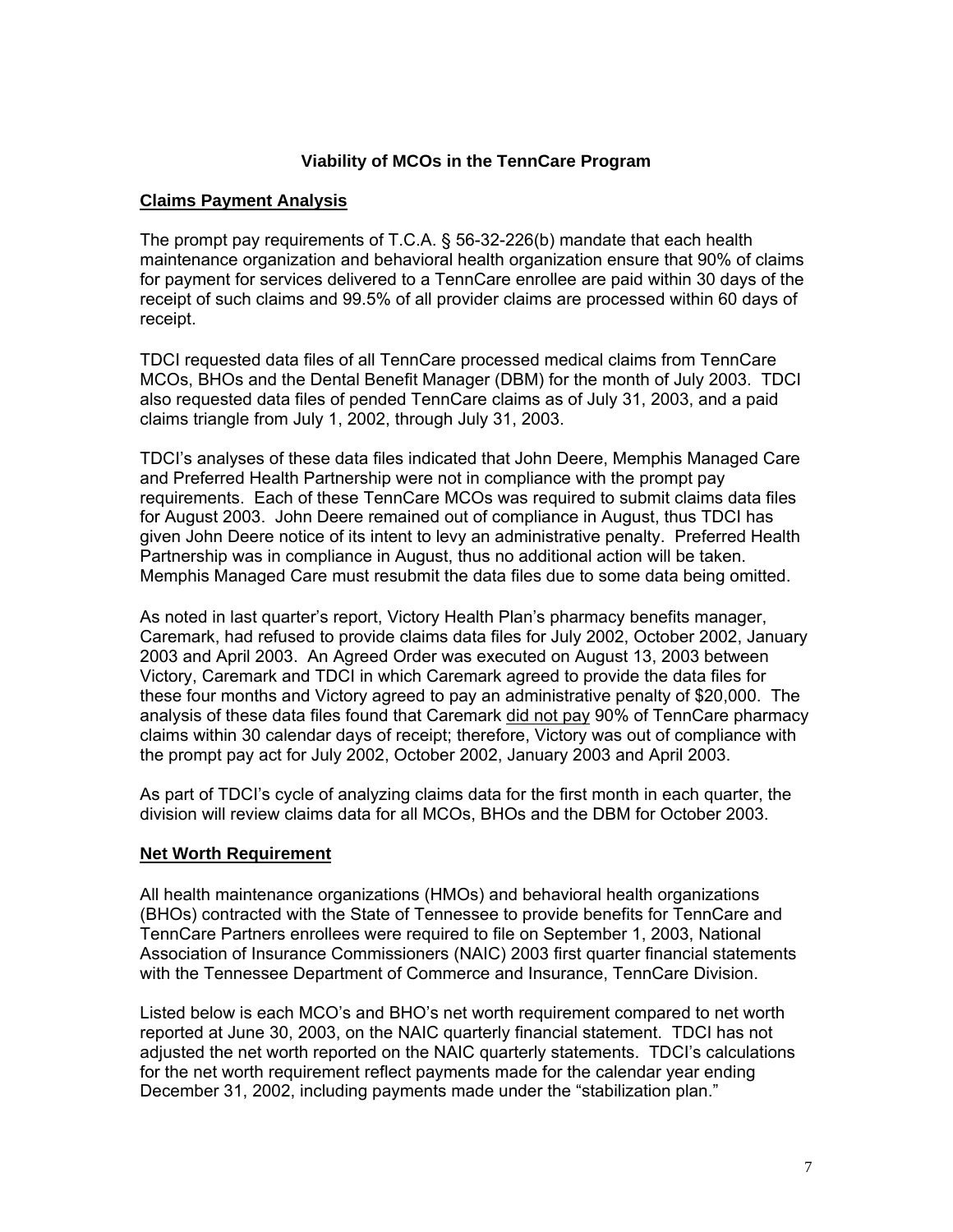|                                     | Net Worth<br>Requirement | Reported<br>Net Worth | Excess/<br>(Deficiency) |
|-------------------------------------|--------------------------|-----------------------|-------------------------|
|                                     |                          |                       |                         |
| Better Health Plan (A)              | 2,956,800                | 3,762,710             | 805,910                 |
| John Deere                          | 13,606,149               | 74,992,328            | 61,386,179              |
| <b>Memphis Managed Care</b>         | 8,952,071                | 11,085,429            | 2,133,358               |
| OmniCare Health Plan                | 6,527,113                | 7,871,953             | 1,344,840               |
| <b>Preferred Health Partnership</b> | 6,883,135                | 12,511,056            | 5,627,921               |
| Universal Care of Tennessee (B)     |                          |                       |                         |
| <b>Victory Health Plan</b>          | 2,255,629                | 4,579,617             | 2,323,988               |
| Volunteer (BlueCare & Select)       | 20,347,984               | 36,951,467            | 16,603,483              |
| Xantus Healthplan (C)               |                          |                       |                         |
| Premier Behavioral Systems (D)      | 7,847,828                | 2,799,370             | (5,048,458)             |
| Tennessee Behavioral Health (E)     | 5,759,670                | 6,097,860             | (338, 190)              |

Notes:

- (A) BHP's net worth requirement is the "enhanced" net worth requirement determined during the RFR process. The net worth requirement has been increased above the statutory minimum based on projected premium revenue. BHP's calculated statutory net worth requirement is \$2,402,400. Because BHP's statutory net worth requirement is less than the enhanced net worth requirement, TDCI will enforce the requirement at the higher level.
- (B) Universal's reported net worth at March 31, 2003 was \$6,451,709 which included a \$54,436,971 receivable from the TennCare Program which the State of Tennessee disputes. As a result, this receivable was considered non-admitted for the purpose of calculating net worth. Universal's adjusted statutory net worth at March 31, 2003, was (\$47,985,262). TDCI filed a petition to liquidate Universal Care of Tennessee, Inc., with the Davidson County Chancery Court on June 5, 2003. Chancellor McCoy granted the petition and the order was signed July 2, 2003. Furthermore, Universal's TennCare contract was terminated effective June 1, 2003. Universal did not file a 2003 second quarter financial statement with TDCI.
- (C) Xantus' reported net worth at March 31, 2003 was (\$89,378,710) and its minimum net worth requirement is \$8,820,978, resulting in a net worth deficiency of \$98,199,688. As of October 9, 2003, Xantus had not filed its 2003 second quarter financial statement with TDCI.
- (D) Under the terms of its supervision notice, Premier must maintain a positive net worth until its termination. Premier is also operating on a "no-risk" basis for behavioral health expenses with dates of service from January 1, 2003, through December 31, 2003.
- (E) Per the First Amended Agreed Notice of Administrative Supervision, TBH is required to maintain an enhanced net worth of \$2 million in excess of statutory requirements. The net worth requirement here is the enhanced requirement. At June 30, 2003, TBH did not meet the enhanced net worth requirement by \$338,190. Magellan made a capital contribution of \$345,000 on July 18, 2003 to correct the enhanced net worth deficiency.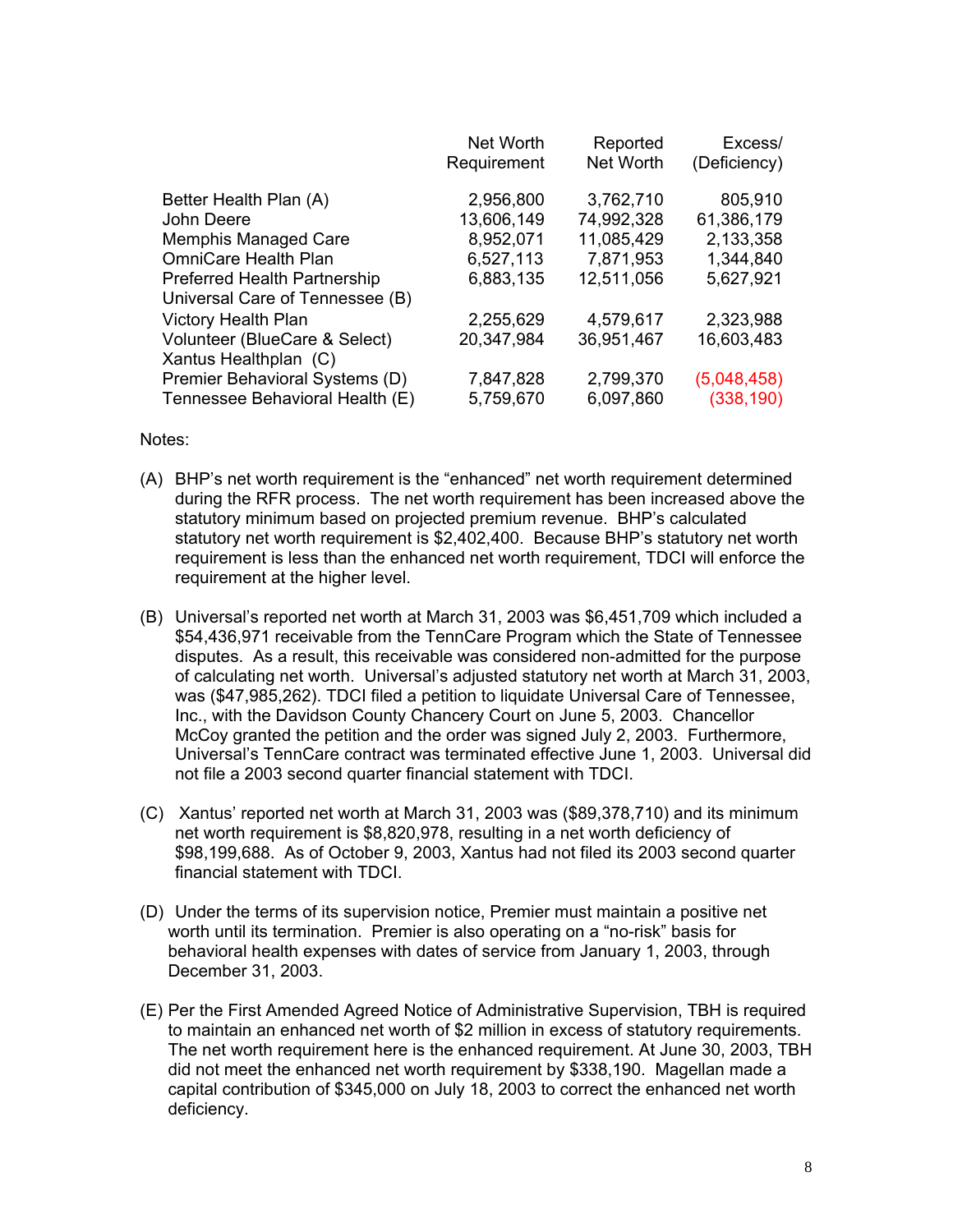#### **FINANCIAL ISSUES**:

#### **Xantus Healthplan of Tennessee, Inc. (Xantus)**

#### **Current Regulatory Status**

Chris Burton is the Special Deputy Receiver overseeing the daily operations of Xantus. David Manning continues to hold his title and responsibilities in a limited role as a Special Deputy Receiver.

#### Current Financial Status

Xantus continues to be on a "no-risk" reimbursement for reasonable cost in accordance with the contract amendment between Xantus, the state TennCare Program and the Centers for Medicare and Medicaid Services.

Effective July 31, 2003, the TennCare Bureau terminated its contract with Xantus. On June 2, 2003, TDCI filed a petition to liquidate Xantus with the Davidson County Chancery Court. A hearing date has been set for January 8, 2004. After July 31, 2003, Amendment 4 to the Contractor Risk Agreement will provide for the TennCare Bureau to fund reasonable and necessary administrative costs for processing claims with dates of service after March 31, 1999, through July 31, 2003 (the "run-out claims").

#### **Access MedPlus (TCCN)**

Because Access MedPlus was unable to cure statutory and contractual financial and claims processing deficiencies, the state terminated its contract with Access MedPlus on October 31, 2001.

On October 18, 2001, the Chancery Court of Davidson County issued an Order of Seizure of TCCN by TDCI to take possession and control of all of the property, books, documents, assets and the premises of TCCN. The Order also set a hearing on TDCI's request for liquidation or rehabilitation of TCCN to be held on November 2, 2001. On October 20, 2001, the TennCare Bureau moved all of TCCN's TennCare enrollment to the TennCare Select plan.

On November 2, 2001, a Liquidation Order for TCCN was entered by the Chancery Court of Davidson County. The order established that all claims must be received by March 1, 2002, at 4:30 p.m., CST. Courtney Pearre, Esq., appointed Supervisor since May 10, 2001, was appointed as the Commissioner's Special Deputy for the purposes of liquidation.

All providers were required to file by no later than March 1, 2002, a proof of claim ("POC") for all outstanding debt owed by TCCN to be considered a "Class II Claimant" in the liquidation. As of August 1, 2002, all of the liquidation advices had been mailed to providers as notification of the computed payable amount of their POCs. These providers then had until September 6, 2002, to object in writing to the computed payable amount. The TCCN liquidation staff has worked to resolve appeals by providers who disputed the computed payable amount either through agreement or by independent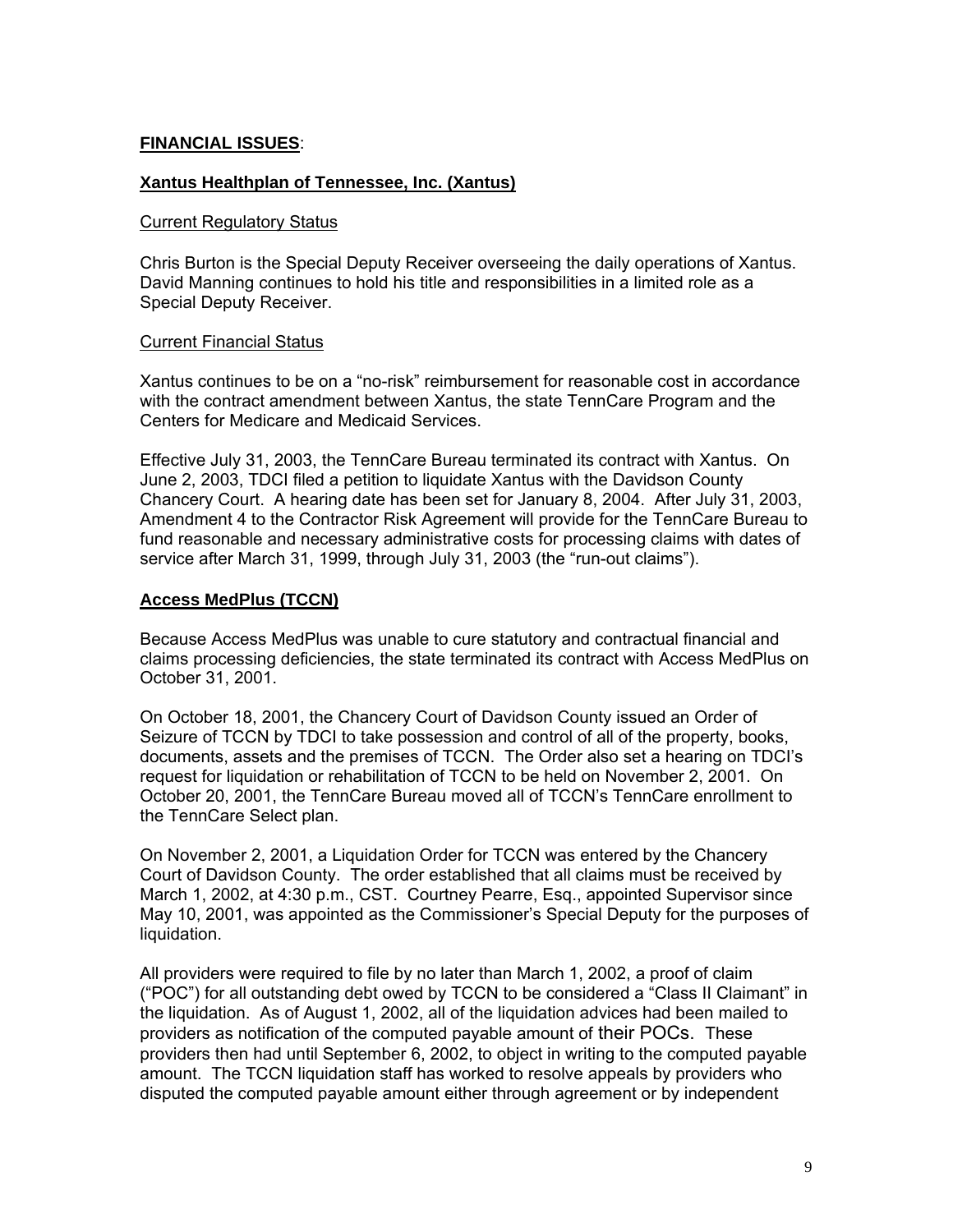referee. All appeals are resolved with the exception of one provider who has appealed the referee's decision to Chancery Court.

The TennCare Bureau has transferred funds to TCCN in the amount of \$10.5 million for claims covered by the safety net period. On March 4, 2003, approximately 1,900 safety net acceptance forms were sent to providers with computed payable amounts for the safety net period. Providers were given the opportunity to appeal the safety net amount by March 28, 2003. Providers were also given the opportunity to accept the safety net amount by April 7, 2003. As acceptance forms are received, funds are disbursed to providers on the same day.

Before liquidation, the management company transferred approximately \$5.7 million from the assets of TCCN to the accounts of the former management company. The Chancery Court issued an order granting injunctive relief restraining the management company from removing any of the \$5.7 million. The management company subsequently filed bankruptcy. Recently, the Bankruptcy Court entered an order that allows the Special Deputy Liquidator to proceed to recover the \$5.7 million in Chancery Court. Such a petition was filed in Chancery Court. The Creditors Committee for the management company filed a motion to modify the Bankruptcy Court's order. The Special Deputy Liquidator filed papers in opposition to the Creditors Committee's motion. The hearing in Bankruptcy Court was scheduled for February 11, 2003.

Chancellor Lyle found for the liquidation that the \$5.7 million had been wrongfully transferred from TCCN accounts and that such action created a constructive trust for the funds while in the hands of Access. Chancellor Lyle ordered the \$5.7 million returned to TCCN accounts. Various creditors of Access and the Access bankruptcy estate are seeking an appeal of Chancellor Lyle's ruling in the Tennessee Court of Appeals.

With the resolution of these issues, the Special Deputy Receiver will petition for a distribution of the remaining assets of TCCN.

#### **Universal Care of Tennessee (Universal)**

On September 13, 2002, Universal was placed under the Administrative Supervision of the Commissioner of Commerce and Insurance as a result of the company's financial and claims processing operations problems. On December 31, 2002, Universal was again placed under an Agreed Order of Supervision through June 30, 2003. Under the new order, TennCare Examination Manager John Mattingly replaced TennCare Examiner Paul Greene as the Administrative Supervisor.

At March 31, 2003, Universal reported net worth of \$6,451,709, a deficiency of \$1,216,126 below the statutory net worth requirement. Universal's reported net worth includes a \$54,436,971 receivable from the TennCare Program which the state disputes. As a result, this receivable is considered non-admitted for the purpose of calculating net worth. Universal's adjusted statutory net worth at March 31, 2003, is (\$47,985,262), a statutory net worth deficiency of \$55,653,097 below the net worth requirement.

Under Amendment No. 2 to the Amended and Restated Contractor Risk Agreement, Universal was no longer at risk for medical expenses incurred by its TennCare enrollees effective April 12, 2002.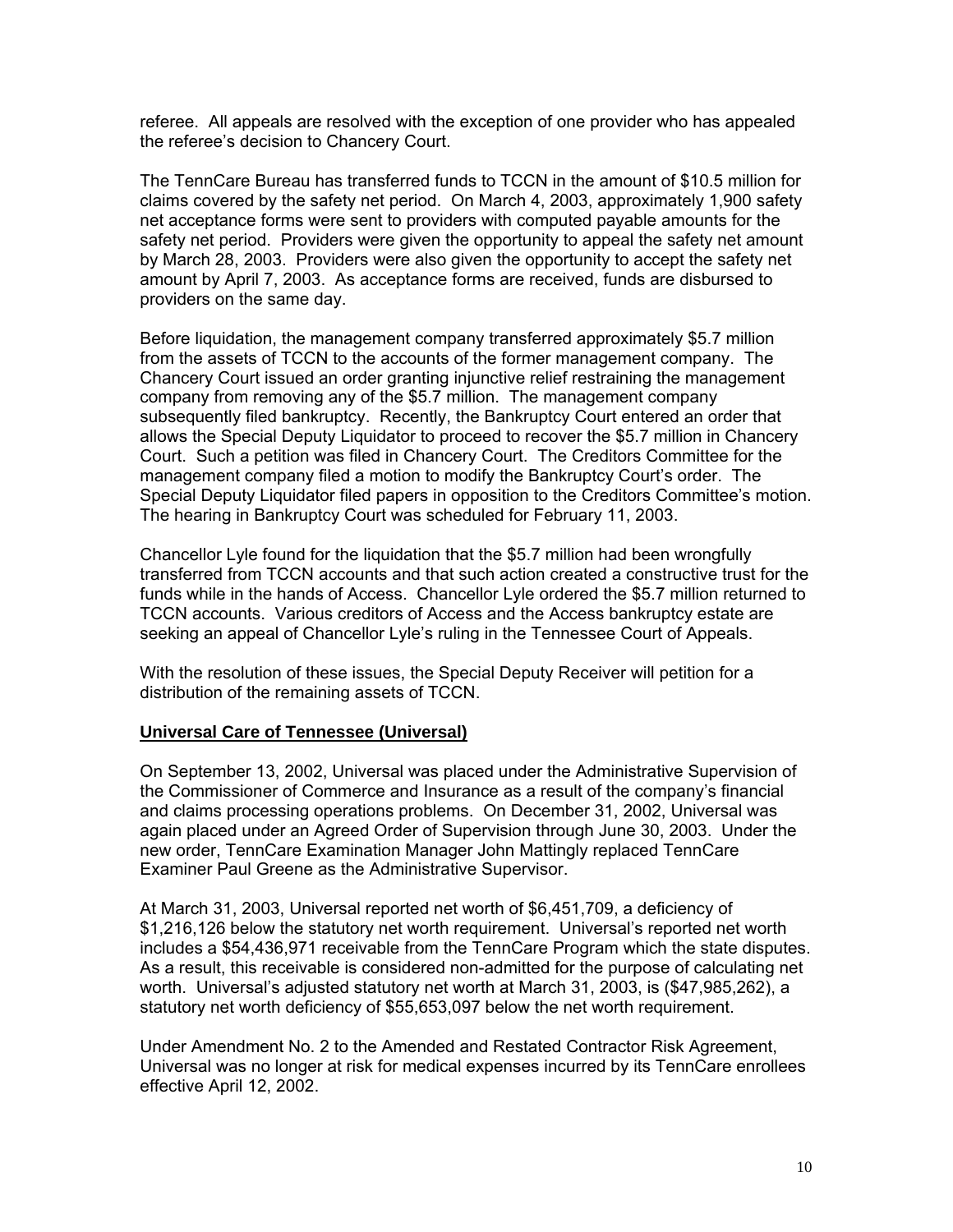During the second quarter of 2003, TDCI continued to work closely with Universal to identify and correct claims processing errors. TDCI monitored Universal's cash balances, including review and approval of disbursements prior to the release of checks for claims payments. TDCI and Universal developed procedures to facilitate issuing claims payment checks weekly.

TDCI TennCare examiners and contracted consultants were on site during the second quarter to follow up on their previous site visits to assess Universal's claims processing operations.

Pursuant to TDCI's supervision, the division discovered that Universal transferred funds to an affiliate, Universal Care, Inc., of California, without the Administrative Supervisor's approval. Directives issued by the Administrative Supervisor and the Commissioner required that funds held as investments be transferred to a Universal account in a Tennessee bank with the Administrative Supervisor as a cosignatory. Other funds received from the TennCare Program were also transferred to a UCOT bank account in Tennessee with the Administrative Supervisor as a cosignatory. Universal complied with these directives.

On April 2, 2003, the TennCare Bureau notified Universal of its intent to terminate the contractor risk agreement effective June 1, 2003. Universal filed in the United States District Court for the Middle Tennessee District an application for a preliminary injunction to stop the cancellation of the contractor risk agreement. On May 30, 2003, Judge Nixon denied Universal's application for a preliminary injunction.

Also on May 30, 2003, Universal filed with the Tennessee Claims Commission a claim of \$75,000,000 against M. D. Goetz as Commissioner of the Tennessee Department of Finance and Administration and Manny Martins, Deputy Commissioner of the Tennessee Department of Finance and Administration, Bureau of TennCare.

TDCI filed a petition to liquidate Universal with the Davidson County Chancery Court on June 5, 2003. Judge McCoy granted the petition and the signed order was received July 2, 2003. Between June 1, 2003, and the liquidation order date of July 2, 2003, Universal continued to process and pay claims for dates of services April 12, 2002, through May 31, 2003.

Mr. Paul Eggers was appointed the Special Deputy Liquidator. Mr. Eggers is currently in the process of securing the remaining assets of Universal and developing procedures for the distribution of assets.

A contract between TennCare and Universal Care of Tennessee in Liquidation for TennCare to pay the HMO in liquidation for processing Universal claims with dates of service on and after April 12, 2002 is pending approval by CMS.

#### **Memphis Managed Care (MMCC)**

TDCI's review of MMCC's March 2002 Medical Loss Ratio Report projected a possible net worth deficiency of \$126,000 at May 31, 2002. On June 12, 2002, TDCI received MMCC's revised plan of corrective action plan, which projected that MMCC would correct its net worth deficiency by December 31, 2003. Because MMCC's underlying assumptions were reasonable, the TennCare Bureau and TDCI approved the plan.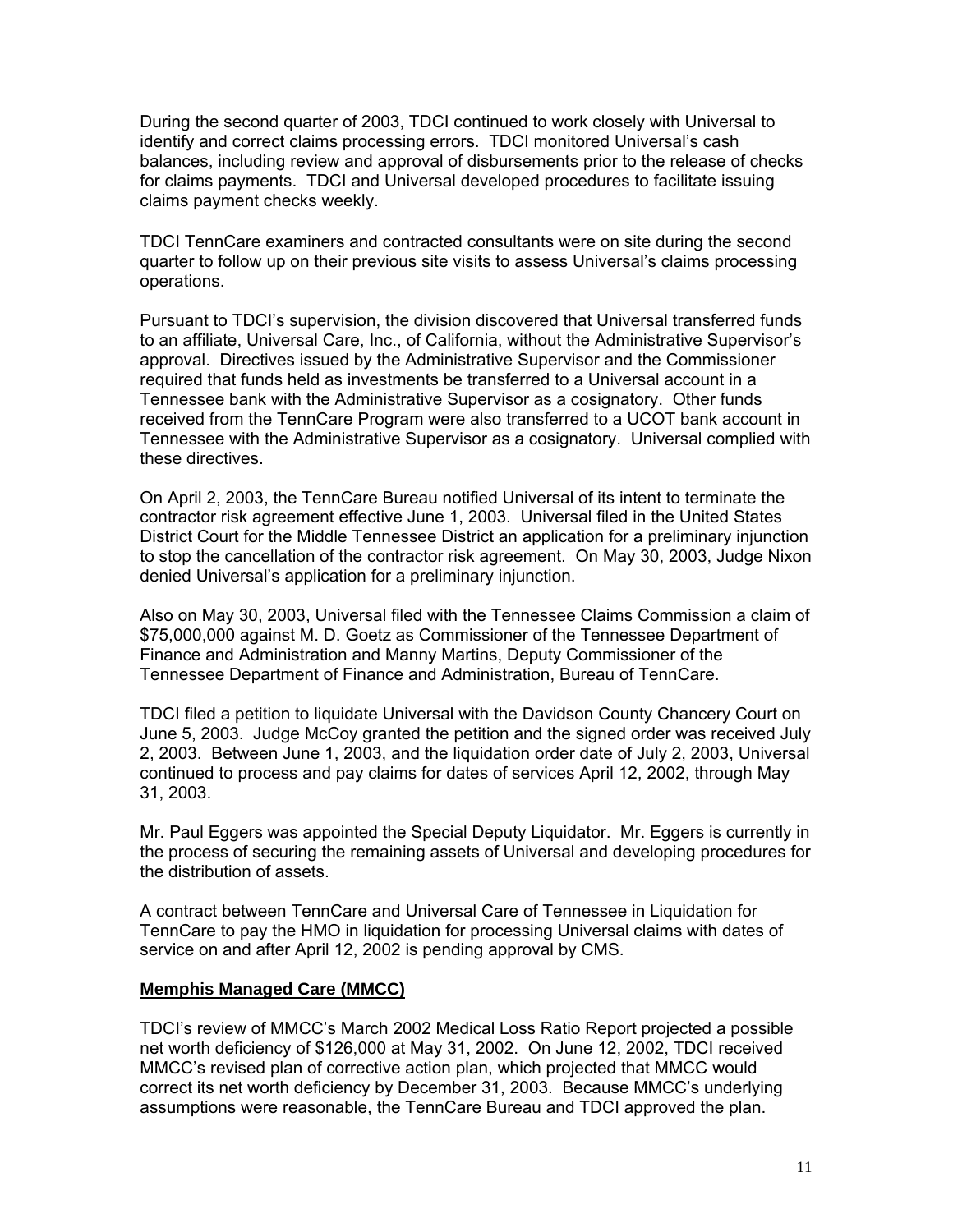Based upon payments from the TennCare Bureau, MMCC's net worth requirement is \$8,952,071. At December 31, 2002, MMCC reported capital and surplus totaling \$5,146,476, a deficiency of \$3,805,595 below the net worth requirement. At March 31, 2003, however, MMCC reported capital and surplus totaling \$9,554,550, an excess of \$602,479 above the net worth requirement.

On June 5, 2003, this division notified MMCC that its net worth deficiency had been corrected and that MMCC no longer need to submit monthly financial statements.

On September 30, 2003, the TDCI approved the release of the remaining portion of MMCC's subordinated provider payable to the Regional Medical Center ("The Med").

#### **MISCELLANEOUS**

#### **Tennessee Behavioral Health (TBH)**

TBH was placed under an Order of Administrative Supervision on January 9, 2003, because TBH transferred \$7 million of capital to its parent, Magellan Health Services, Inc., on October 4, 2002, without notifying TDCI and properly disclosing this transfer on its financial statements filed with the division on December 2, 2002.

During January 2003, TDCI learned that TBH's parent, Magellan Behavioral Health, was entering into a planned Chapter 11 bankruptcy. As a result, TDMHDD and TBH amended the Contractor Risk Agreement to modify the payment process so that beginning February 7, 2003, funds are remitted to TBH as medical reimbursements as determined. On February 11, 2003, the First Amended Agreed Notice of Administrative Supervision was executed. This First Amended Agreed Notice of Administrative Supervision was set to expire on October 9, 2003. To ensure that there would be no lapse in supervision, TBH agreed to execute the Second Agreed Notice of Administrative Supervision to extend the supervision period to the earlier of December 31, 2003 or when Magellan successfully exited bankruptcy and TBH demonstrates it is in compliance with certain statutory and contractual requirements. On October 8, 2003, TDCI received a press release from Magellan indicating that the bankruptcy court had approved its restructuring plan. Until TDCI confirms that TBH has met all of the conditions for terminating the supervision, TDCI will continue to prior approve all disbursements.

#### **Premier Behavioral Systems (Premier)**

Premier Behavioral Systems gave notice to the TennCare Bureau that effective June 30, 2002, it would terminate its contract to deliver behavioral health care services to TennCare enrollees. On July 1, 2002, the TennCare Bureau invoked the first threemonth exigency clause in the contract with Premier. Under the terms of this clause, Premier remained in the TennCare Program until September 30, 2002.

On August 27, 2002, the state invoked the second three-month exigency period described in the Contractor Risk Agreement. Under the terms of Section 6.18.5, Premier continued to provide services to TennCare enrollees through December 31, 2002. By amendment to the contractor risk agreement, the state assumed 100% of Premier's risk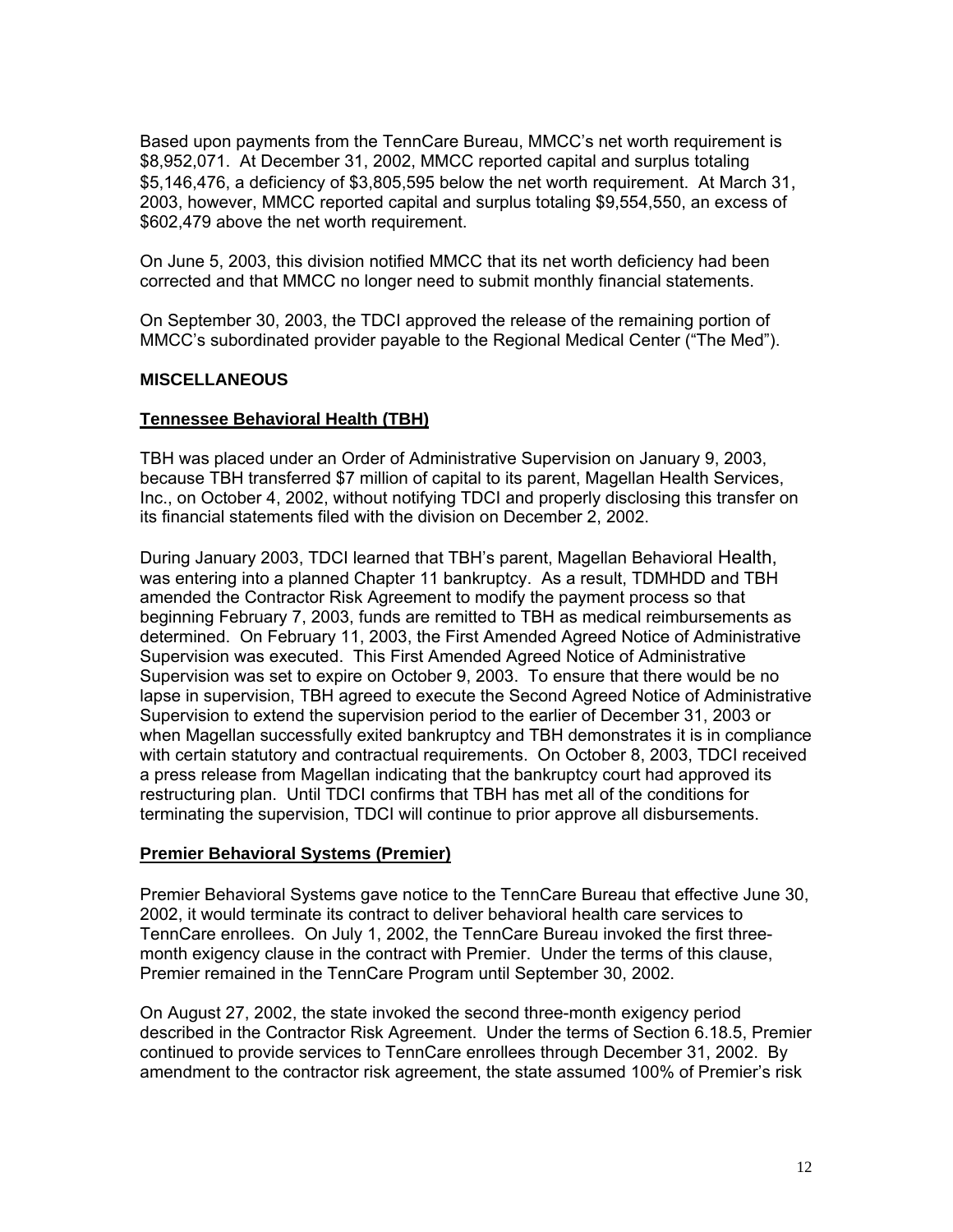for the cost of delivering behavioral health services effective January 1, 2003 and Premier agreed to remain as a TennCare BHO until June 30, 2003.

At December 31, 2002, Premier reported net worth of \$2,311,442, a deficiency of \$5,535,299 below the statutory net worth requirement of \$7,846,741. Therefore, on December 30, 2002, Premier entered into an Agreed Notice of Administrative Supervision with the Department of Commerce and Insurance.

During January 2003, TDCI learned that Premier's parent, Magellan Behavioral Health, was entering into a planned Chapter 11 bankruptcy. As a result, TDMHDD and TBH amended the Contractor Risk Agreement to modify the payment process so that beginning February 7, 2003, funds are remitted to Premier as medical reimbursements are determined. On February 11, 2003, the First Amended Agreed Notice of Administrative Supervision was executed. On May 12, 2003, the Second Amended Agreed Notice of Administrative Supervision was executed. This agreement extended administrative supervision through December 31, 2003. Premier again has agreed to remain as a TennCare BHO until December 31, 2003, with the execution of Amendment 5 to the Contractor Risk Agreement.

Premier has also made a statutory filing requesting that its temporary certificate of authority that terminates on December 31, 2003 be converted to a non-temporary certificate of authority. TDCI is in the process of reviewing the filing. Before TDCI can issue a non-temporary certificate to Premier, Premier must correct its statutory net worth deficiency.

As stated above, TDCI received on October 8, 2003 a press release from Magellan indicating that the bankruptcy court had approved its restructuring plan. Because of Premier's net worth deficiency, however, Premier will remain in supervision and TDCI will continue to prior approve all disbursements.

## **Success of Fraud Detection and Prevention**

Program Integrity continues to work cases referred by MCC's, local law enforcement, TBI, FBI, state agencies and the general public via Web site, faxes, letters, and phone calls via the hotline.

| A. |                | Summary of Enrollee Cases:                 | <b>QUARTER</b> |       |
|----|----------------|--------------------------------------------|----------------|-------|
|    | a.             | <b>Cases Closed</b>                        | 8,618          | 8,618 |
|    | b.             | <b>Recommended Terminations</b>            | 2,566          | 2,566 |
|    | $\mathbf{C}$ . | <b>TPL Added</b>                           | 165            | 165   |
|    | d.             | Income Adjusted                            | 6              | 6     |
| В. |                | <b>Summary Relating to Provider Cases:</b> |                |       |
|    | a.             | Cases closed                               | 31             | 31    |
|    | b.             | Cases referred to TBI (1)                  | 2              |       |
|    | C.             | Cases referred to HRB's                    | າ              | 2     |
|    |                |                                            |                |       |

1. Results of Case Reviewer/Investigators are listed below: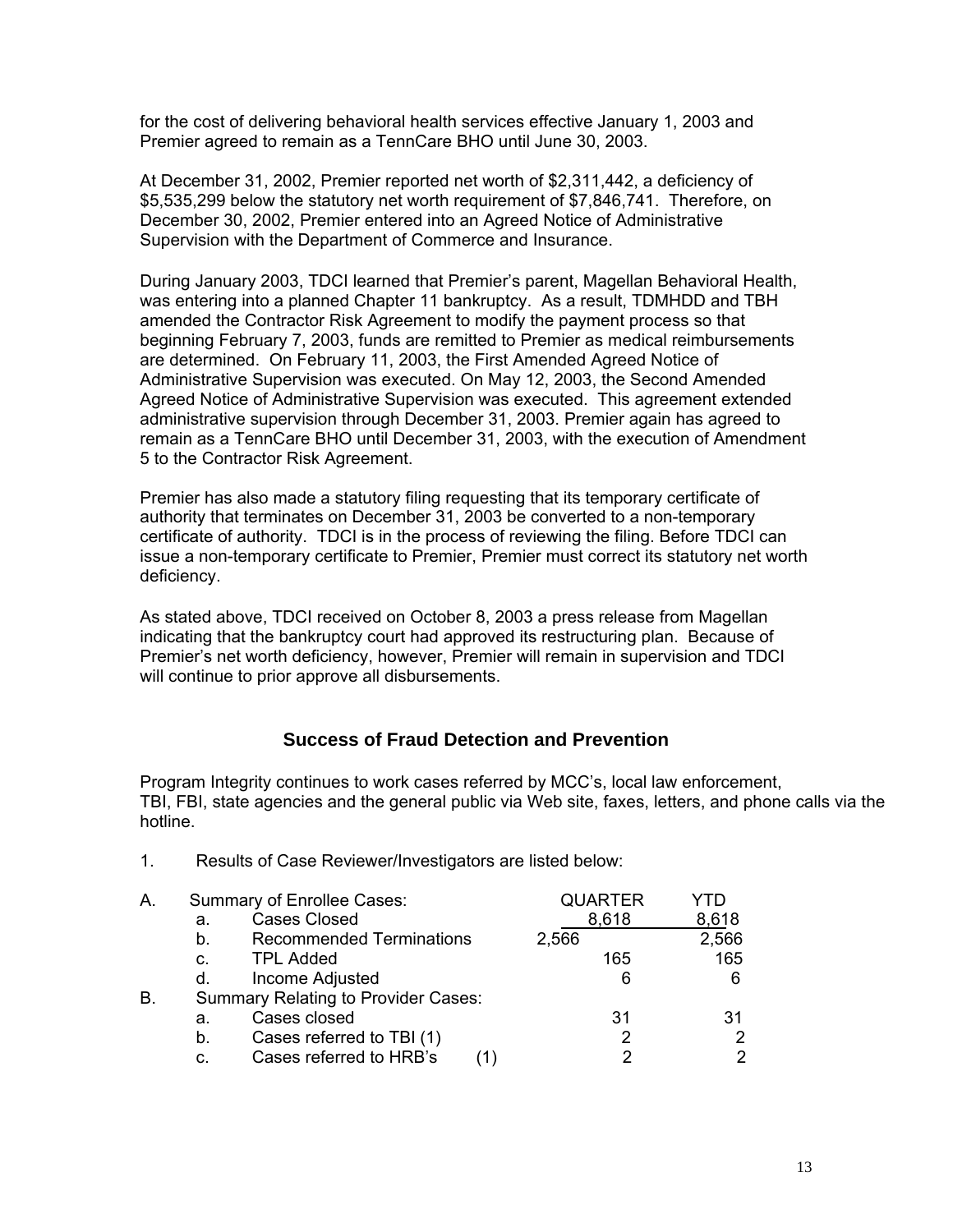- (1) TBI/MFCU & HRB's takes the lead in cases once they are referred and Program Integrity continues to assist as requested.
- $2<sub>1</sub>$ 2. Estate Recovery Legislation was passed and went into effect on 8-29-02 relating to Medicaid recipients who are 55 years of age or older and the program has paid for long term care . Th is program has b een moved from the Long Term Care Unit to Program In tegrity. Attorneys, executors, and/o r responsible parties must now o btain a release from th e state prior to the estate being probated. Program Integrity Unit is receiving approximately 41 requests per work day.<br>a. Cases open - Claims filed/pending
	- a. Cases open Claims filed/pending<br>b. Collections for the Quarter Ending 9/30/2003 51.204.661
	- b. Collections for the Quarter Ending 9/30/2003
- 3. Collections of premiums due to recipient's failure to report accurate income to the TennCare Program.
	- a. Collections for the Quarter Ending **\$14,546**
- 4. Overpayments recovered for Nursing Home Recipients called PA68's. These overpayments are directly related to under reporting of recipient income and/or assets.

Collections – This Quarter **\$103,286** Note: These collections resulted from joint efforts of Program Integrity, TennCare Fiscal Service and DHS.

5. Program Integrity is continuing to reach out to the District Attorneys and local law<br>enforcement agencies across the state to solicit their help and support in enforcement agencies across the prosecuting recipients who commit fraud against the TennCare Program.

#### Drug Diversion And Related Cases

 Forty-seven cases have been referred this quarter, of which 7 have been indicted on drug diversion and/or obtaining medication under fraudulent means. 82 cases remain open from last fiscal year, which have already resulted in 21 indictments.

#### Recipients Convicted Of Fraudulent Offenses This Quarter

 Two individuals pled guilty to medical assistance fraud on July 24, 2003 in Davidson County Criminal Court. These individuals falsified their TennCare Application address in order to receive TennCare benefits. The original application gave a friend's Tennessee address. Actual residence address was Hackelburg, Alabama. The guilty pleas were the result of a two year investigation conducted by PIU and the Davidson County Assistant Attorney General's office. Both defendants were sentenced to four years suspended sentence with six years supervised probation. As a condition of probation, they were ordered to pay restitution of \$17,738.38 to the TennCare Bureau at the rate of \$250.00 per month.

 A recipient pled guilty to TennCare Fraud (TCA71-5-118) and Forgery (TCA 39- 14-114) in Wilson County Criminal Court on July 28, 2003. This defendant was sentenced to two years suspended with 2 years supervised probation. The